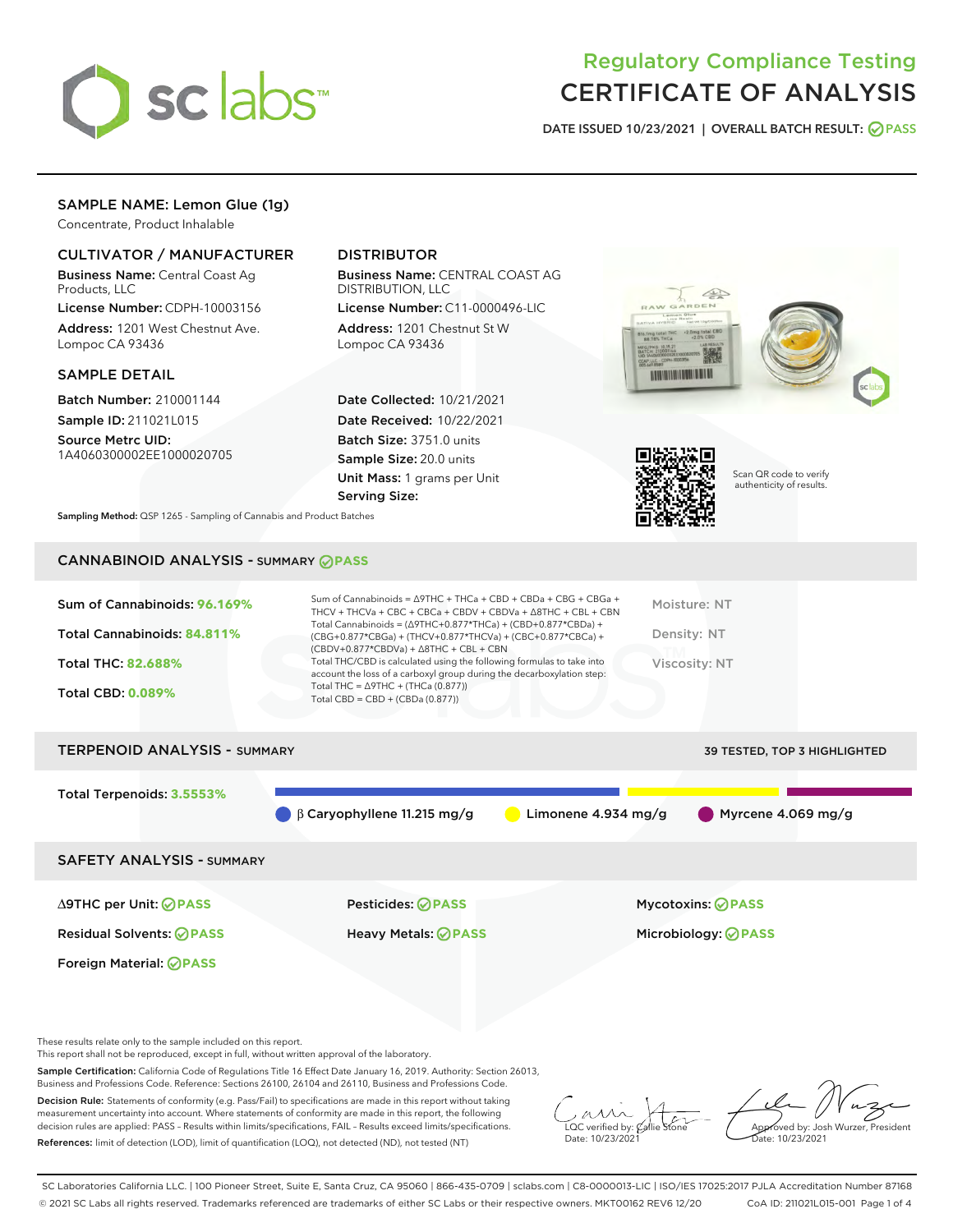



LEMON GLUE (1G) | DATE ISSUED 10/23/2021 | OVERALL BATCH RESULT: O PASS

#### CANNABINOID TEST RESULTS - 10/23/2021 2 PASS

Tested by high-performance liquid chromatography with diode-array detection (HPLC-DAD). **Method:** QSP 1157 - Analysis of Cannabinoids by HPLC-DAD

#### TOTAL CANNABINOIDS: **84.811%**

Total Cannabinoids (Total THC) + (Total CBD) + (Total CBG) + (Total THCV) + (Total CBC) + (Total CBDV) + ∆8THC + CBL + CBN

TOTAL THC: **82.688%** Total THC (∆9THC+0.877\*THCa)

TOTAL CBD: **0.089%**

Total CBD (CBD+0.877\*CBDa)

TOTAL CBG: 1.209% Total CBG (CBG+0.877\*CBGa)

TOTAL THCV: 0.271% Total THCV (THCV+0.877\*THCVa)

TOTAL CBC: 0.554% Total CBC (CBC+0.877\*CBCa)

TOTAL CBDV: ND Total CBDV (CBDV+0.877\*CBDVa)

| <b>COMPOUND</b>            | LOD/LOQ<br>(mg/g) | <b>MEASUREMENT</b><br><b>UNCERTAINTY</b><br>mg/g | <b>RESULT</b><br>(mg/g) | <b>RESULT</b><br>(%) |
|----------------------------|-------------------|--------------------------------------------------|-------------------------|----------------------|
| <b>THCa</b>                | 0.05/0.14         | ±23.174                                          | 901.70                  | 90.170               |
| <b>A9THC</b>               | 0.06/0.26         | ±1.241                                           | 36.09                   | 3.609                |
| <b>CBGa</b>                | 0.1/0.2           | ±0.63                                            | 12.0                    | 1.20                 |
| <b>CBCa</b>                | 0.07/0.28         | ±0.270                                           | 5.52                    | 0.552                |
| <b>THCVa</b>               | 0.07 / 0.20       | ±0.147                                           | 3.09                    | 0.309                |
| <b>CBG</b>                 | 0.06/0.19         | ±0.062                                           | 1.57                    | 0.157                |
| <b>CBDa</b>                | 0.02 / 0.19       | ±0.030                                           | 1.02                    | 0.102                |
| <b>CBC</b>                 | 0.2 / 0.5         | ±0.02                                            | 0.7                     | 0.07                 |
| $\triangle$ 8THC           | 0.1/0.4           | N/A                                              | <b>ND</b>               | <b>ND</b>            |
| <b>THCV</b>                | 0.1/0.2           | N/A                                              | <b>ND</b>               | <b>ND</b>            |
| <b>CBD</b>                 | 0.07/0.29         | N/A                                              | <b>ND</b>               | <b>ND</b>            |
| <b>CBDV</b>                | 0.04 / 0.15       | N/A                                              | <b>ND</b>               | <b>ND</b>            |
| <b>CBDVa</b>               | 0.03/0.53         | N/A                                              | <b>ND</b>               | <b>ND</b>            |
| <b>CBL</b>                 | 0.06 / 0.24       | N/A                                              | <b>ND</b>               | <b>ND</b>            |
| <b>CBN</b>                 | 0.1 / 0.3         | N/A                                              | <b>ND</b>               | <b>ND</b>            |
| <b>SUM OF CANNABINOIDS</b> |                   |                                                  | 961.69 mg/g             | 96.169%              |

#### **UNIT MASS: 1 grams per Unit**

| ∆9THC per Unit                                                                            | 1120 per-package limit | 36.09 mg/unit<br><b>PASS</b> |  |  |  |
|-------------------------------------------------------------------------------------------|------------------------|------------------------------|--|--|--|
| <b>Total THC per Unit</b>                                                                 |                        | 826.88 mg/unit               |  |  |  |
| <b>CBD per Unit</b>                                                                       |                        | <b>ND</b>                    |  |  |  |
| <b>Total CBD per Unit</b>                                                                 |                        | $0.89$ mg/unit               |  |  |  |
| Sum of Cannabinoids<br>per Unit                                                           |                        | 961.69 mg/unit               |  |  |  |
| <b>Total Cannabinoids</b><br>per Unit                                                     |                        | 848.11 mg/unit               |  |  |  |
| <b>MOISTURE TEST RESULT</b><br><b>DENSITY TEST RESULT</b><br><b>VISCOSITY TEST RESULT</b> |                        |                              |  |  |  |

Not Tested

Not Tested

Not Tested

#### TERPENOID TEST RESULTS - 10/23/2021

Terpene analysis utilizing gas chromatography-flame ionization detection (GC-FID). **Method:** QSP 1192 - Analysis of Terpenoids by GC-FID

| <b>COMPOUND</b>          | LOD/LOQ<br>(mg/g) | <b>MEASUREMENT</b><br><b>UNCERTAINTY</b><br>mg/g | <b>RESULT</b><br>(mg/g) | <b>RESULT</b><br>(%) |
|--------------------------|-------------------|--------------------------------------------------|-------------------------|----------------------|
| $\beta$ Caryophyllene    | 0.004 / 0.012     | ±0.3993                                          | 11.215                  | 1.1215               |
| Limonene                 | 0.005 / 0.016     | ±0.0706                                          | 4.934                   | 0.4934               |
| <b>Myrcene</b>           | 0.008 / 0.025     | ±0.0525                                          | 4.069                   | 0.4069               |
| $\alpha$ Humulene        | 0.009 / 0.029     | ±0.1271                                          | 3.959                   | 0.3959               |
| $\alpha$ Bisabolol       | 0.008 / 0.026     | ±0.1059                                          | 1.983                   | 0.1983               |
| Linalool                 | 0.009/0.032       | ±0.0651                                          | 1.713                   | 0.1713               |
| Terpinolene              | 0.008 / 0.026     | ±0.0323                                          | 1.577                   | 0.1577               |
| Ocimene                  | 0.011 / 0.038     | ±0.0291                                          | 0.906                   | 0.0906               |
| <b>Terpineol</b>         | 0.016 / 0.055     | ±0.0509                                          | 0.829                   | 0.0829               |
| $trans-\beta$ -Farnesene | 0.008 / 0.025     | ±0.0268                                          | 0.755                   | 0.0755               |
| Fenchol                  | 0.010 / 0.034     | ±0.0286                                          | 0.740                   | 0.0740               |
| Nerolidol                | 0.009 / 0.028     | ±0.0376                                          | 0.597                   | 0.0597               |
| $\beta$ Pinene           | 0.004 / 0.014     | ±0.0068                                          | 0.595                   | 0.0595               |
| $\alpha$ Pinene          | 0.005 / 0.017     | ±0.0036                                          | 0.420                   | 0.0420               |
| Caryophyllene<br>Oxide   | 0.010 / 0.033     | ±0.0184                                          | 0.401                   | 0.0401               |
| <b>Borneol</b>           | 0.005 / 0.016     | ±0.0096                                          | 0.228                   | 0.0228               |
| Valencene                | 0.009 / 0.030     | ±0.0099                                          | 0.144                   | 0.0144               |
| Camphene                 | 0.005 / 0.015     | ±0.0008                                          | 0.066                   | 0.0066               |
| Fenchone                 | 0.009 / 0.028     | ±0.0018                                          | 0.061                   | 0.0061               |
| Guaiol                   | 0.009 / 0.030     | ±0.0024                                          | 0.051                   | 0.0051               |
| $\alpha$ Terpinene       | 0.005 / 0.017     | ±0.0007                                          | 0.046                   | 0.0046               |
| $\gamma$ Terpinene       | 0.006 / 0.018     | ±0.0008                                          | 0.045                   | 0.0045               |
| $\alpha$ Phellandrene    | 0.006 / 0.020     | ±0.0006                                          | 0.041                   | 0.0041               |
| 3 Carene                 | 0.005 / 0.018     | ±0.0005                                          | 0.032                   | 0.0032               |
| Geraniol                 | 0.002 / 0.007     | ±0.0014                                          | 0.031                   | 0.0031               |
| Sabinene                 | 0.004 / 0.014     | ±0.0004                                          | 0.030                   | 0.0030               |
| Sabinene Hydrate         | 0.006 / 0.022     | ±0.0011                                          | 0.029                   | 0.0029               |
| Eucalyptol               | 0.006 / 0.018     | ±0.0007                                          | 0.028                   | 0.0028               |
| Nerol                    | 0.003 / 0.011     | ±0.0006                                          | 0.014                   | 0.0014               |
| Citronellol              | 0.003 / 0.010     | ±0.0007                                          | 0.014                   | 0.0014               |
| p-Cymene                 | 0.005 / 0.016     | N/A                                              | $<$ LOQ                 | <loq< th=""></loq<>  |
| (-)-Isopulegol           | 0.005 / 0.016     | N/A                                              | ND                      | ND                   |
| Camphor                  | 0.006 / 0.019     | N/A                                              | ND                      | ND                   |
| Isoborneol               | 0.004 / 0.012     | N/A                                              | ND                      | ND                   |
| Menthol                  | 0.008 / 0.025     | N/A                                              | ND                      | ND                   |
| $R-(+)$ -Pulegone        | 0.003 / 0.011     | N/A                                              | ND                      | ND                   |
| <b>Geranyl Acetate</b>   | 0.004 / 0.014     | N/A                                              | ND                      | ND                   |
| $\alpha$ Cedrene         | 0.005 / 0.016     | N/A                                              | <b>ND</b>               | ND                   |
| Cedrol                   | 0.008 / 0.027     | N/A                                              | ND                      | ND                   |
| <b>TOTAL TERPENOIDS</b>  |                   |                                                  | 35.553 mg/g             | 3.5553%              |

SC Laboratories California LLC. | 100 Pioneer Street, Suite E, Santa Cruz, CA 95060 | 866-435-0709 | sclabs.com | C8-0000013-LIC | ISO/IES 17025:2017 PJLA Accreditation Number 87168 © 2021 SC Labs all rights reserved. Trademarks referenced are trademarks of either SC Labs or their respective owners. MKT00162 REV6 12/20 CoA ID: 211021L015-001 Page 2 of 4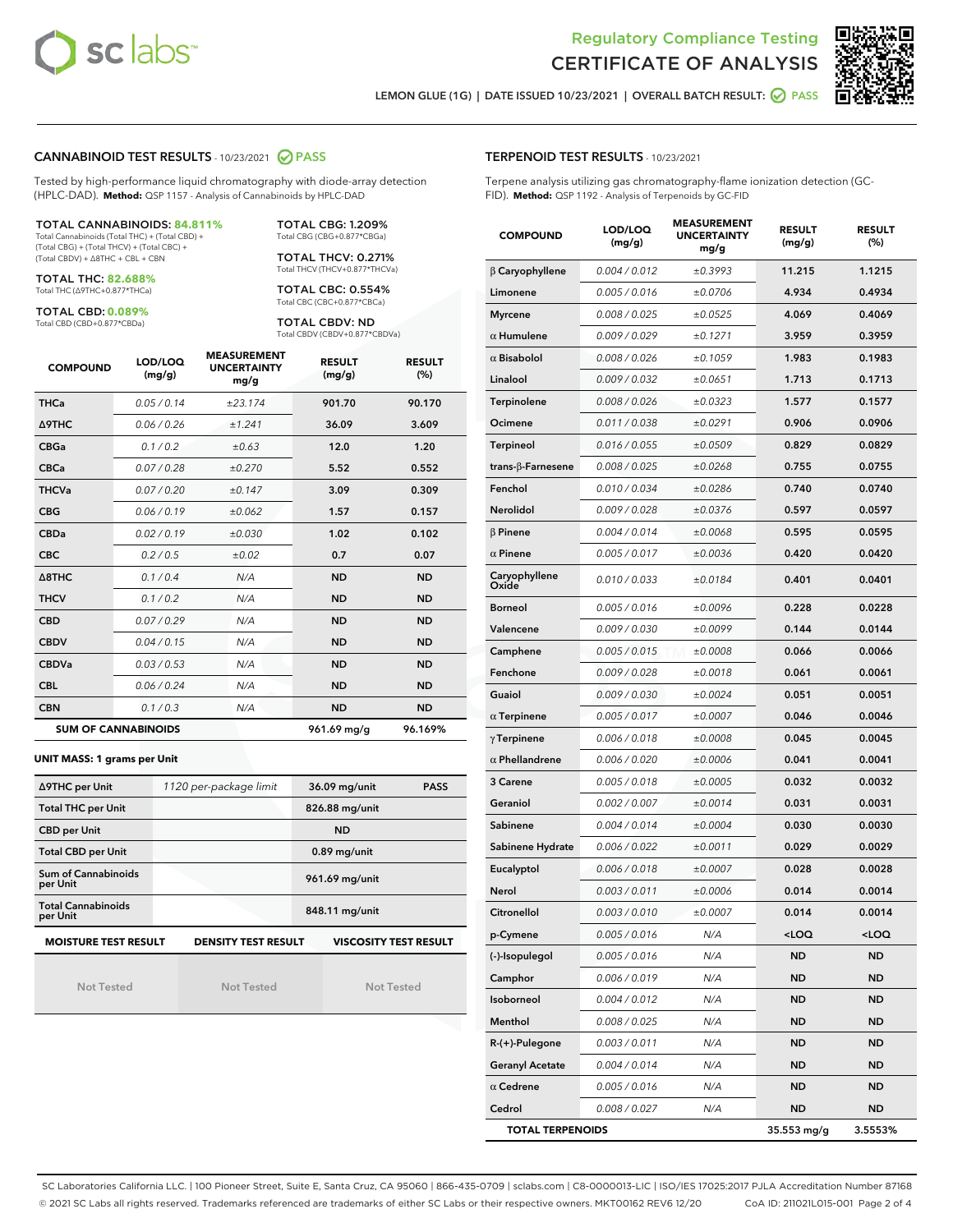



LEMON GLUE (1G) | DATE ISSUED 10/23/2021 | OVERALL BATCH RESULT: 2 PASS

## CATEGORY 1 PESTICIDE TEST RESULTS - 10/23/2021 2 PASS

Pesticide and plant growth regulator analysis utilizing high-performance liquid chromatography-mass spectrometry (HPLC-MS) or gas chromatography-mass spectrometry (GC-MS). \*GC-MS utilized where indicated. **Method:** QSP 1212 - Analysis of Pesticides and Mycotoxins by LC-MS or QSP 1213 - Analysis of Pesticides by GC-MS

| 0.03 / 0.08<br><b>ND</b><br><b>PASS</b><br>Aldicarb<br>$\ge$ LOD<br>N/A<br>Carbofuran<br>0.02 / 0.05<br>$\ge$ LOD<br>N/A<br><b>ND</b><br><b>PASS</b><br>Chlordane*<br>0.03 / 0.08<br>$\ge$ LOD<br>N/A<br><b>ND</b><br><b>PASS</b><br>Chlorfenapyr*<br>0.03/0.10<br>$\ge$ LOD<br>N/A<br><b>ND</b><br><b>PASS</b><br>Chlorpyrifos<br>0.02 / 0.06<br>N/A<br><b>ND</b><br><b>PASS</b><br>$\ge$ LOD<br>Coumaphos<br>0.02 / 0.07<br>N/A<br><b>ND</b><br><b>PASS</b><br>$\ge$ LOD<br>Daminozide<br>0.02 / 0.07<br>N/A<br><b>ND</b><br><b>PASS</b><br>$\ge$ LOD<br><b>DDVP</b><br>0.03/0.09<br>$>$ LOD<br>N/A<br><b>ND</b><br><b>PASS</b><br>(Dichlorvos)<br>Dimethoate<br>0.03 / 0.08<br>$\ge$ LOD<br><b>ND</b><br><b>PASS</b><br>N/A<br>0.03/0.10<br>N/A<br><b>ND</b><br><b>PASS</b><br>Ethoprop(hos)<br>$>$ LOD<br>N/A<br><b>ND</b><br><b>PASS</b><br>Etofenprox<br>0.02 / 0.06<br>$\ge$ LOD<br>Fenoxycarb<br>0.03 / 0.08<br>$\ge$ LOD<br>N/A<br><b>ND</b><br><b>PASS</b><br>0.03/0.08<br>$\ge$ LOD<br>N/A<br><b>ND</b><br><b>PASS</b><br>Fipronil<br>Imazalil<br>0.02 / 0.06<br>$\geq$ LOD<br>N/A<br><b>ND</b><br><b>PASS</b><br><b>Methiocarb</b><br>0.02 / 0.07<br>$\ge$ LOD<br>N/A<br><b>ND</b><br><b>PASS</b><br>Methyl<br>0.03/0.10<br>N/A<br><b>ND</b><br><b>PASS</b><br>$\ge$ LOD<br>parathion<br>0.03/0.09<br><b>Mevinphos</b><br>$\ge$ LOD<br>N/A<br><b>ND</b><br><b>PASS</b><br>Paclobutrazol<br>0.02 / 0.05<br>$>$ LOD<br>N/A<br><b>ND</b><br><b>PASS</b><br>0.03 / 0.09<br>N/A<br>$\ge$ LOD<br><b>ND</b><br><b>PASS</b><br>Propoxur<br>0.03 / 0.08<br><b>ND</b><br><b>PASS</b><br>Spiroxamine<br>$\ge$ LOD<br>N/A<br>Thiacloprid<br>0.03/0.10<br>$\ge$ LOD<br>N/A<br><b>ND</b><br><b>PASS</b> | <b>COMPOUND</b> | LOD/LOQ<br>$(\mu g/g)$ | <b>ACTION</b><br><b>LIMIT</b><br>$(\mu g/g)$ | <b>MEASUREMENT</b><br><b>UNCERTAINTY</b><br>$\mu$ g/g | <b>RESULT</b><br>$(\mu g/g)$ | <b>RESULT</b> |
|-------------------------------------------------------------------------------------------------------------------------------------------------------------------------------------------------------------------------------------------------------------------------------------------------------------------------------------------------------------------------------------------------------------------------------------------------------------------------------------------------------------------------------------------------------------------------------------------------------------------------------------------------------------------------------------------------------------------------------------------------------------------------------------------------------------------------------------------------------------------------------------------------------------------------------------------------------------------------------------------------------------------------------------------------------------------------------------------------------------------------------------------------------------------------------------------------------------------------------------------------------------------------------------------------------------------------------------------------------------------------------------------------------------------------------------------------------------------------------------------------------------------------------------------------------------------------------------------------------------------------------------------------------------------------------------------------------|-----------------|------------------------|----------------------------------------------|-------------------------------------------------------|------------------------------|---------------|
|                                                                                                                                                                                                                                                                                                                                                                                                                                                                                                                                                                                                                                                                                                                                                                                                                                                                                                                                                                                                                                                                                                                                                                                                                                                                                                                                                                                                                                                                                                                                                                                                                                                                                                       |                 |                        |                                              |                                                       |                              |               |
|                                                                                                                                                                                                                                                                                                                                                                                                                                                                                                                                                                                                                                                                                                                                                                                                                                                                                                                                                                                                                                                                                                                                                                                                                                                                                                                                                                                                                                                                                                                                                                                                                                                                                                       |                 |                        |                                              |                                                       |                              |               |
|                                                                                                                                                                                                                                                                                                                                                                                                                                                                                                                                                                                                                                                                                                                                                                                                                                                                                                                                                                                                                                                                                                                                                                                                                                                                                                                                                                                                                                                                                                                                                                                                                                                                                                       |                 |                        |                                              |                                                       |                              |               |
|                                                                                                                                                                                                                                                                                                                                                                                                                                                                                                                                                                                                                                                                                                                                                                                                                                                                                                                                                                                                                                                                                                                                                                                                                                                                                                                                                                                                                                                                                                                                                                                                                                                                                                       |                 |                        |                                              |                                                       |                              |               |
|                                                                                                                                                                                                                                                                                                                                                                                                                                                                                                                                                                                                                                                                                                                                                                                                                                                                                                                                                                                                                                                                                                                                                                                                                                                                                                                                                                                                                                                                                                                                                                                                                                                                                                       |                 |                        |                                              |                                                       |                              |               |
|                                                                                                                                                                                                                                                                                                                                                                                                                                                                                                                                                                                                                                                                                                                                                                                                                                                                                                                                                                                                                                                                                                                                                                                                                                                                                                                                                                                                                                                                                                                                                                                                                                                                                                       |                 |                        |                                              |                                                       |                              |               |
|                                                                                                                                                                                                                                                                                                                                                                                                                                                                                                                                                                                                                                                                                                                                                                                                                                                                                                                                                                                                                                                                                                                                                                                                                                                                                                                                                                                                                                                                                                                                                                                                                                                                                                       |                 |                        |                                              |                                                       |                              |               |
|                                                                                                                                                                                                                                                                                                                                                                                                                                                                                                                                                                                                                                                                                                                                                                                                                                                                                                                                                                                                                                                                                                                                                                                                                                                                                                                                                                                                                                                                                                                                                                                                                                                                                                       |                 |                        |                                              |                                                       |                              |               |
|                                                                                                                                                                                                                                                                                                                                                                                                                                                                                                                                                                                                                                                                                                                                                                                                                                                                                                                                                                                                                                                                                                                                                                                                                                                                                                                                                                                                                                                                                                                                                                                                                                                                                                       |                 |                        |                                              |                                                       |                              |               |
|                                                                                                                                                                                                                                                                                                                                                                                                                                                                                                                                                                                                                                                                                                                                                                                                                                                                                                                                                                                                                                                                                                                                                                                                                                                                                                                                                                                                                                                                                                                                                                                                                                                                                                       |                 |                        |                                              |                                                       |                              |               |
|                                                                                                                                                                                                                                                                                                                                                                                                                                                                                                                                                                                                                                                                                                                                                                                                                                                                                                                                                                                                                                                                                                                                                                                                                                                                                                                                                                                                                                                                                                                                                                                                                                                                                                       |                 |                        |                                              |                                                       |                              |               |
|                                                                                                                                                                                                                                                                                                                                                                                                                                                                                                                                                                                                                                                                                                                                                                                                                                                                                                                                                                                                                                                                                                                                                                                                                                                                                                                                                                                                                                                                                                                                                                                                                                                                                                       |                 |                        |                                              |                                                       |                              |               |
|                                                                                                                                                                                                                                                                                                                                                                                                                                                                                                                                                                                                                                                                                                                                                                                                                                                                                                                                                                                                                                                                                                                                                                                                                                                                                                                                                                                                                                                                                                                                                                                                                                                                                                       |                 |                        |                                              |                                                       |                              |               |
|                                                                                                                                                                                                                                                                                                                                                                                                                                                                                                                                                                                                                                                                                                                                                                                                                                                                                                                                                                                                                                                                                                                                                                                                                                                                                                                                                                                                                                                                                                                                                                                                                                                                                                       |                 |                        |                                              |                                                       |                              |               |
|                                                                                                                                                                                                                                                                                                                                                                                                                                                                                                                                                                                                                                                                                                                                                                                                                                                                                                                                                                                                                                                                                                                                                                                                                                                                                                                                                                                                                                                                                                                                                                                                                                                                                                       |                 |                        |                                              |                                                       |                              |               |
|                                                                                                                                                                                                                                                                                                                                                                                                                                                                                                                                                                                                                                                                                                                                                                                                                                                                                                                                                                                                                                                                                                                                                                                                                                                                                                                                                                                                                                                                                                                                                                                                                                                                                                       |                 |                        |                                              |                                                       |                              |               |
|                                                                                                                                                                                                                                                                                                                                                                                                                                                                                                                                                                                                                                                                                                                                                                                                                                                                                                                                                                                                                                                                                                                                                                                                                                                                                                                                                                                                                                                                                                                                                                                                                                                                                                       |                 |                        |                                              |                                                       |                              |               |
|                                                                                                                                                                                                                                                                                                                                                                                                                                                                                                                                                                                                                                                                                                                                                                                                                                                                                                                                                                                                                                                                                                                                                                                                                                                                                                                                                                                                                                                                                                                                                                                                                                                                                                       |                 |                        |                                              |                                                       |                              |               |
|                                                                                                                                                                                                                                                                                                                                                                                                                                                                                                                                                                                                                                                                                                                                                                                                                                                                                                                                                                                                                                                                                                                                                                                                                                                                                                                                                                                                                                                                                                                                                                                                                                                                                                       |                 |                        |                                              |                                                       |                              |               |
|                                                                                                                                                                                                                                                                                                                                                                                                                                                                                                                                                                                                                                                                                                                                                                                                                                                                                                                                                                                                                                                                                                                                                                                                                                                                                                                                                                                                                                                                                                                                                                                                                                                                                                       |                 |                        |                                              |                                                       |                              |               |
|                                                                                                                                                                                                                                                                                                                                                                                                                                                                                                                                                                                                                                                                                                                                                                                                                                                                                                                                                                                                                                                                                                                                                                                                                                                                                                                                                                                                                                                                                                                                                                                                                                                                                                       |                 |                        |                                              |                                                       |                              |               |

#### CATEGORY 2 PESTICIDE TEST RESULTS - 10/23/2021 @ PASS

| <b>COMPOUND</b>          | LOD/LOO<br>$(\mu g/g)$ | <b>ACTION</b><br>LIMIT<br>$(\mu g/g)$ | <b>MEASUREMENT</b><br><b>UNCERTAINTY</b><br>µg/g | <b>RESULT</b><br>$(\mu g/g)$ | <b>RESULT</b> |  |
|--------------------------|------------------------|---------------------------------------|--------------------------------------------------|------------------------------|---------------|--|
| Abamectin                | 0.03/0.10              | 0.1                                   | N/A                                              | <b>ND</b>                    | <b>PASS</b>   |  |
| Acephate                 | 0.02/0.07              | 0.1                                   | N/A                                              | <b>ND</b>                    | <b>PASS</b>   |  |
| Acequinocyl              | 0.02/0.07              | 0.1                                   | N/A                                              | <b>ND</b>                    | <b>PASS</b>   |  |
| Acetamiprid              | 0.02/0.05              | 0.1                                   | N/A                                              | <b>ND</b>                    | <b>PASS</b>   |  |
| Azoxystrobin             | 0.02/0.07              | 0.1                                   | N/A                                              | <b>ND</b>                    | <b>PASS</b>   |  |
| <b>Bifenazate</b>        | 0.01 / 0.04            | 0.1                                   | N/A                                              | <b>ND</b>                    | <b>PASS</b>   |  |
| <b>Bifenthrin</b>        | 0.02/0.05              | 3                                     | N/A                                              | <b>ND</b>                    | <b>PASS</b>   |  |
| <b>Boscalid</b>          | 0.03/0.09              | 0.1                                   | N/A                                              | <b>ND</b>                    | <b>PASS</b>   |  |
| Captan                   | 0.19/0.57              | 0.7                                   | N/A                                              | <b>ND</b>                    | <b>PASS</b>   |  |
| Carbaryl                 | 0.02/0.06              | 0.5                                   | N/A                                              | <b>ND</b>                    | <b>PASS</b>   |  |
| Chlorantranilip-<br>role | 0.04/0.12              | 10                                    | N/A                                              | <b>ND</b>                    | <b>PASS</b>   |  |
| Clofentezine             | 0.03/0.09              | 0.1                                   | N/A                                              | <b>ND</b>                    | <b>PASS</b>   |  |

#### CATEGORY 2 PESTICIDE TEST RESULTS - 10/23/2021 continued

| <b>COMPOUND</b>               | LOD/LOQ<br>(µg/g) | <b>ACTION</b><br><b>LIMIT</b><br>$(\mu g/g)$ | <b>MEASUREMENT</b><br><b>UNCERTAINTY</b><br>µg/g | <b>RESULT</b><br>$(\mu g/g)$ | <b>RESULT</b> |
|-------------------------------|-------------------|----------------------------------------------|--------------------------------------------------|------------------------------|---------------|
| Cyfluthrin                    | 0.12 / 0.38       | $\overline{\mathcal{L}}$                     | N/A                                              | <b>ND</b>                    | <b>PASS</b>   |
| Cypermethrin                  | 0.11 / 0.32       | 1                                            | N/A                                              | <b>ND</b>                    | <b>PASS</b>   |
| <b>Diazinon</b>               | 0.02 / 0.05       | 0.1                                          | N/A                                              | <b>ND</b>                    | <b>PASS</b>   |
| Dimethomorph                  | 0.03 / 0.09       | 2                                            | N/A                                              | <b>ND</b>                    | <b>PASS</b>   |
| Etoxazole                     | 0.02 / 0.06       | 0.1                                          | N/A                                              | <b>ND</b>                    | <b>PASS</b>   |
| Fenhexamid                    | 0.03 / 0.09       | 0.1                                          | N/A                                              | <b>ND</b>                    | <b>PASS</b>   |
| Fenpyroximate                 | 0.02 / 0.06       | 0.1                                          | N/A                                              | <b>ND</b>                    | <b>PASS</b>   |
| Flonicamid                    | 0.03 / 0.10       | 0.1                                          | N/A                                              | <b>ND</b>                    | <b>PASS</b>   |
| Fludioxonil                   | 0.03 / 0.10       | 0.1                                          | N/A                                              | <b>ND</b>                    | <b>PASS</b>   |
| Hexythiazox                   | 0.02 / 0.07       | 0.1                                          | N/A                                              | <b>ND</b>                    | <b>PASS</b>   |
| Imidacloprid                  | 0.04 / 0.11       | 5                                            | N/A                                              | <b>ND</b>                    | <b>PASS</b>   |
| Kresoxim-methyl               | 0.02 / 0.07       | 0.1                                          | N/A                                              | <b>ND</b>                    | <b>PASS</b>   |
| Malathion                     | 0.03 / 0.09       | 0.5                                          | N/A                                              | <b>ND</b>                    | <b>PASS</b>   |
| Metalaxyl                     | 0.02 / 0.07       | $\overline{c}$                               | N/A                                              | <b>ND</b>                    | <b>PASS</b>   |
| Methomyl                      | 0.03 / 0.10       | $\mathcal{I}$                                | N/A                                              | <b>ND</b>                    | <b>PASS</b>   |
| Myclobutanil                  | 0.03 / 0.09       | 0.1                                          | N/A                                              | <b>ND</b>                    | <b>PASS</b>   |
| Naled                         | 0.02 / 0.07       | 0.1                                          | N/A                                              | <b>ND</b>                    | <b>PASS</b>   |
| Oxamyl                        | 0.04 / 0.11       | 0.5                                          | N/A                                              | <b>ND</b>                    | <b>PASS</b>   |
| Pentachloronitro-<br>benzene* | 0.03 / 0.09       | 0.1                                          | N/A                                              | <b>ND</b>                    | <b>PASS</b>   |
| Permethrin                    | 0.04 / 0.12       | 0.5                                          | N/A                                              | <b>ND</b>                    | <b>PASS</b>   |
| Phosmet                       | 0.03 / 0.10       | 0.1                                          | N/A                                              | <b>ND</b>                    | <b>PASS</b>   |
| Piperonylbu-<br>toxide        | 0.02 / 0.07       | 3                                            | N/A                                              | <b>ND</b>                    | <b>PASS</b>   |
| Prallethrin                   | 0.03 / 0.08       | 0.1                                          | N/A                                              | <b>ND</b>                    | <b>PASS</b>   |
| Propiconazole                 | 0.02 / 0.07       | 0.1                                          | N/A                                              | <b>ND</b>                    | <b>PASS</b>   |
| Pyrethrins                    | 0.04 / 0.12       | 0.5                                          | N/A                                              | <b>ND</b>                    | <b>PASS</b>   |
| Pyridaben                     | 0.02 / 0.07       | 0.1                                          | N/A                                              | <b>ND</b>                    | <b>PASS</b>   |
| Spinetoram                    | 0.02 / 0.07       | 0.1                                          | N/A                                              | <b>ND</b>                    | <b>PASS</b>   |
| Spinosad                      | 0.02 / 0.07       | 0.1                                          | N/A                                              | <b>ND</b>                    | <b>PASS</b>   |
| Spiromesifen                  | 0.02 / 0.05       | 0.1                                          | N/A                                              | <b>ND</b>                    | <b>PASS</b>   |
| Spirotetramat                 | 0.02 / 0.06       | 0.1                                          | N/A                                              | <b>ND</b>                    | <b>PASS</b>   |
| Tebuconazole                  | 0.02 / 0.07       | 0.1                                          | N/A                                              | <b>ND</b>                    | <b>PASS</b>   |
| Thiamethoxam                  | 0.03 / 0.10       | 5                                            | N/A                                              | <b>ND</b>                    | <b>PASS</b>   |
| Trifloxystrobin               | 0.03 / 0.08       | 0.1                                          | N/A                                              | <b>ND</b>                    | <b>PASS</b>   |

SC Laboratories California LLC. | 100 Pioneer Street, Suite E, Santa Cruz, CA 95060 | 866-435-0709 | sclabs.com | C8-0000013-LIC | ISO/IES 17025:2017 PJLA Accreditation Number 87168 © 2021 SC Labs all rights reserved. Trademarks referenced are trademarks of either SC Labs or their respective owners. MKT00162 REV6 12/20 CoA ID: 211021L015-001 Page 3 of 4